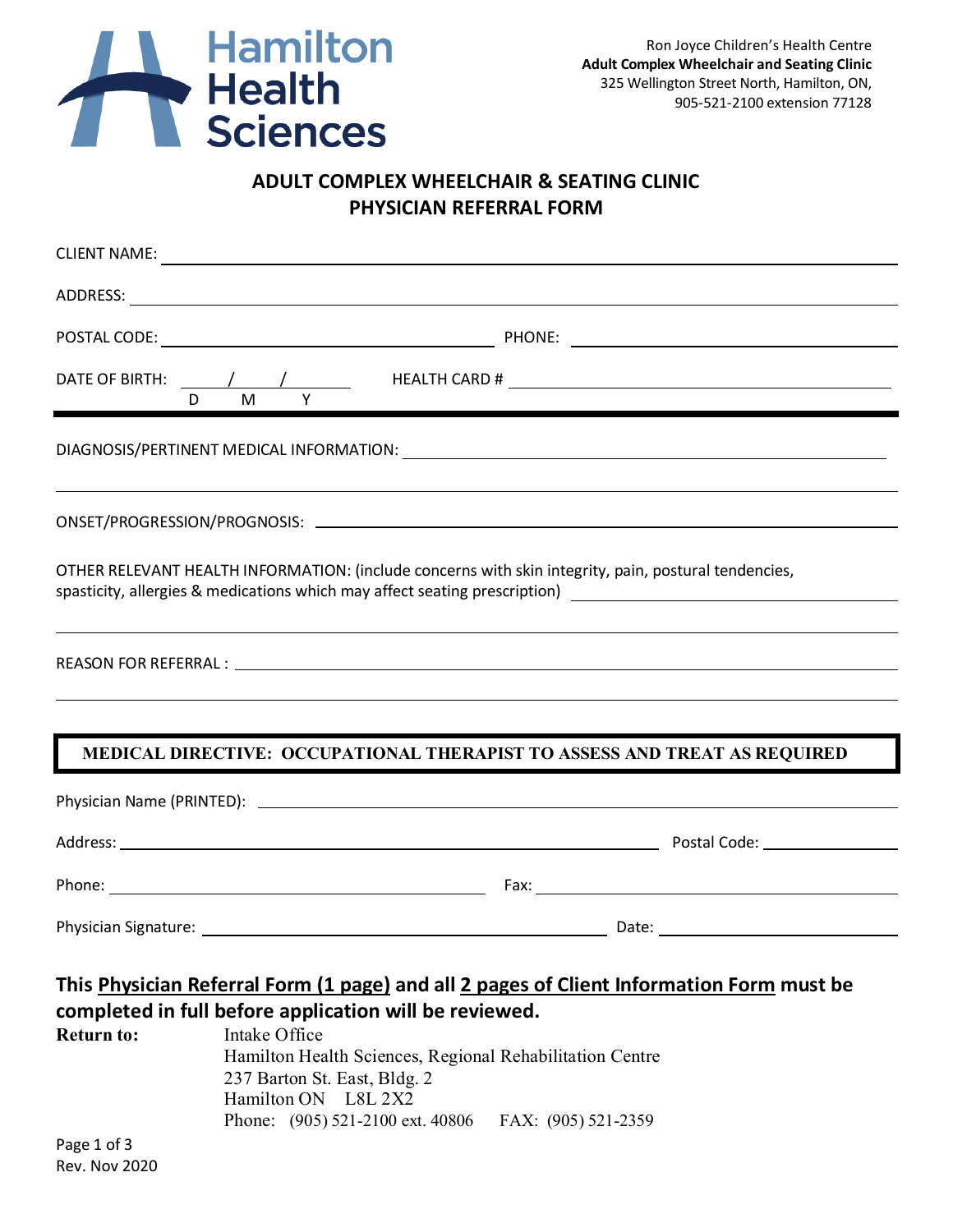

## **ADULT COMPLEX WHEELCHAIR & SEATING CLINIC CLIENT INFORMATION FORM**

|                                                                                                                                                    |                                  | PHONE THE PHONE                                                                                               |  |  |
|----------------------------------------------------------------------------------------------------------------------------------------------------|----------------------------------|---------------------------------------------------------------------------------------------------------------|--|--|
|                                                                                                                                                    |                                  |                                                                                                               |  |  |
|                                                                                                                                                    |                                  | DATE OF BIRTH $\frac{1}{D}$ $\frac{1}{M}$ $\frac{1}{Y}$ HEALTH CARD NUMBER                                    |  |  |
|                                                                                                                                                    |                                  |                                                                                                               |  |  |
| <b>CONSENT</b><br>I consent to the following (please check appropriate boxes and sign below),                                                      |                                  |                                                                                                               |  |  |
| Occupational Therapist Assistant                                                                                                                   | $NO$ $YES$                       | 1. Completion of an assessment by an Occupational Therapist with the assistance and assignment of tasks to an |  |  |
| 2. Sharing of personal information with my chosen vendor, seating technician and equipment suppliers                                               | NO   YES                         |                                                                                                               |  |  |
| 3. Communication of information via EMAIL, acknowledging that although all efforts are made to ensure<br>confidentiality, it cannot be guaranteed. | $NO$  <br><b>YES</b>             |                                                                                                               |  |  |
|                                                                                                                                                    |                                  |                                                                                                               |  |  |
| <b>Signature</b>                                                                                                                                   |                                  | Date                                                                                                          |  |  |
| Name(please print)                                                                                                                                 |                                  |                                                                                                               |  |  |
|                                                                                                                                                    |                                  | If above signature is not that of the client, specify relationship to client and fill out contact information |  |  |
| $Spouse$  <br>Parent                                                                                                                               | Public Trustee<br>Legal Guardian |                                                                                                               |  |  |
| Do you have power of attorney for:                                                                                                                 | Finances    <br>Personal care    |                                                                                                               |  |  |
| <b>PLEASE PRINT</b>                                                                                                                                |                                  |                                                                                                               |  |  |
| NAME:                                                                                                                                              |                                  |                                                                                                               |  |  |
|                                                                                                                                                    |                                  | CITY:                                                                                                         |  |  |
| POSTAL CODE:                                                                                                                                       |                                  |                                                                                                               |  |  |
| Page 2 of 3<br>Rev Nov 2020                                                                                                                        |                                  |                                                                                                               |  |  |